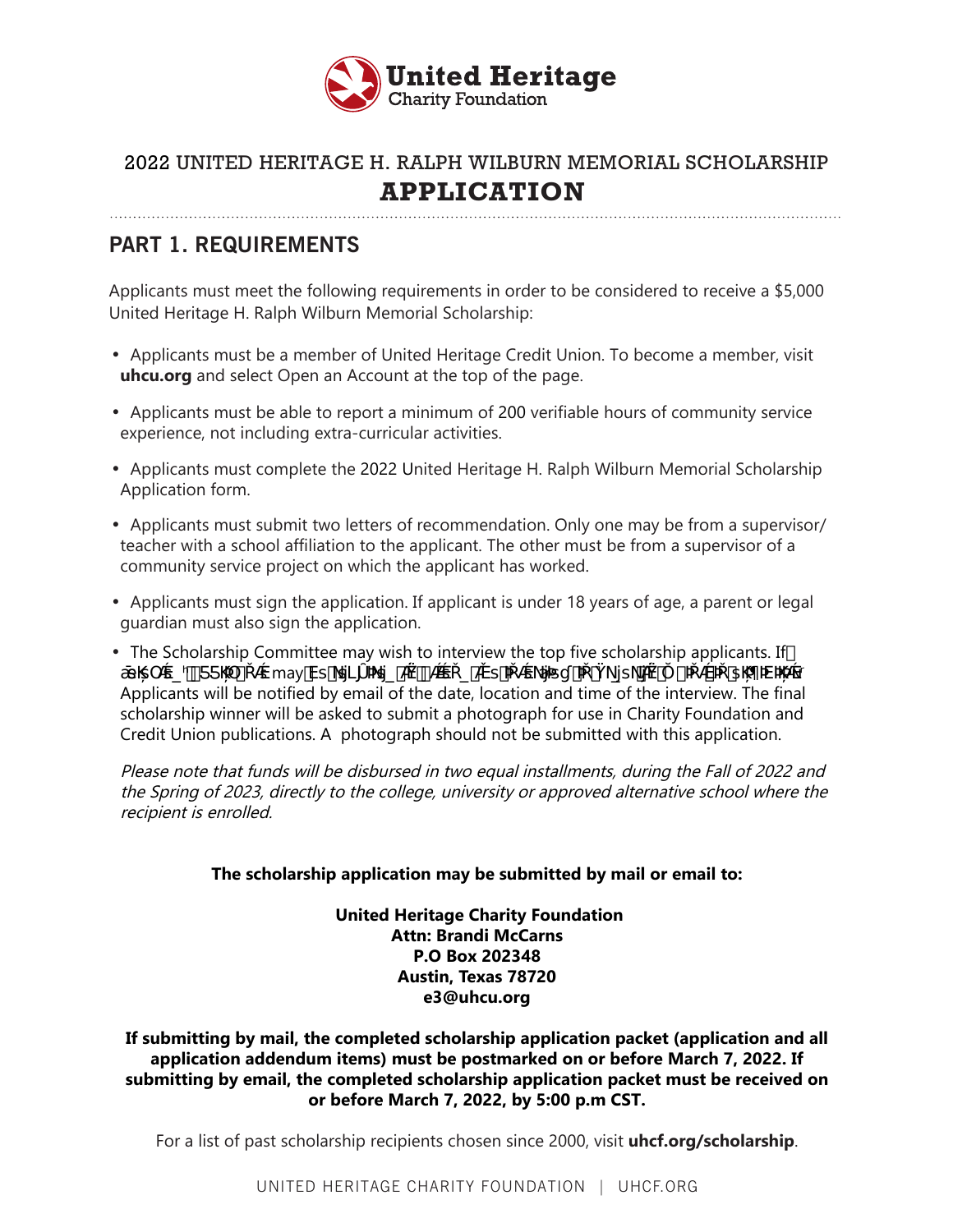

**PART 2. APPLICATION FOR HIGH SCHOOL SENIORS**

PLEASE TYPE OR PRINT IN BLACK OR BLUE INK. Application must be signed by the applicant and a parent or guardian.

### **APPLICANT IDENTIFICATION**

| Name: Chris Beaker                                               |                                |
|------------------------------------------------------------------|--------------------------------|
| Address: 123 Fake St.                                            |                                |
| City, State, Zip: Austin, TX 78759                               |                                |
| Date of Birth: 07/01/2003                                        | $_{Email:}$ cbeaker@abc123.com |
| Phone Number(s): Home: 512.435.4545                              | Mobile: 512.435.4444           |
| Are you currently a United Heritage member? $  \checkmark  $ Yes | $\overline{\mathsf{No}}$       |
| If Yes, provide your Account Number: 123456                      |                                |

If No, please complete the account opening process before submitting your Scholarship Application.

#### **EDUCATION**

| Name of High School: Vandegrift High School |                     |                                                                     |                          |  |  |
|---------------------------------------------|---------------------|---------------------------------------------------------------------|--------------------------|--|--|
|                                             |                     | Address: 9500 McNeil Dr Austin, TX 78750 Phone Number: 512.570.2300 |                          |  |  |
|                                             | Cumulative GPA: 4.0 | on a scale of $4.0\,$                                               | Class Rank: $125$ of 546 |  |  |

UNITED HERITAGE CHARITY FOUNDATION | UHCF.ORG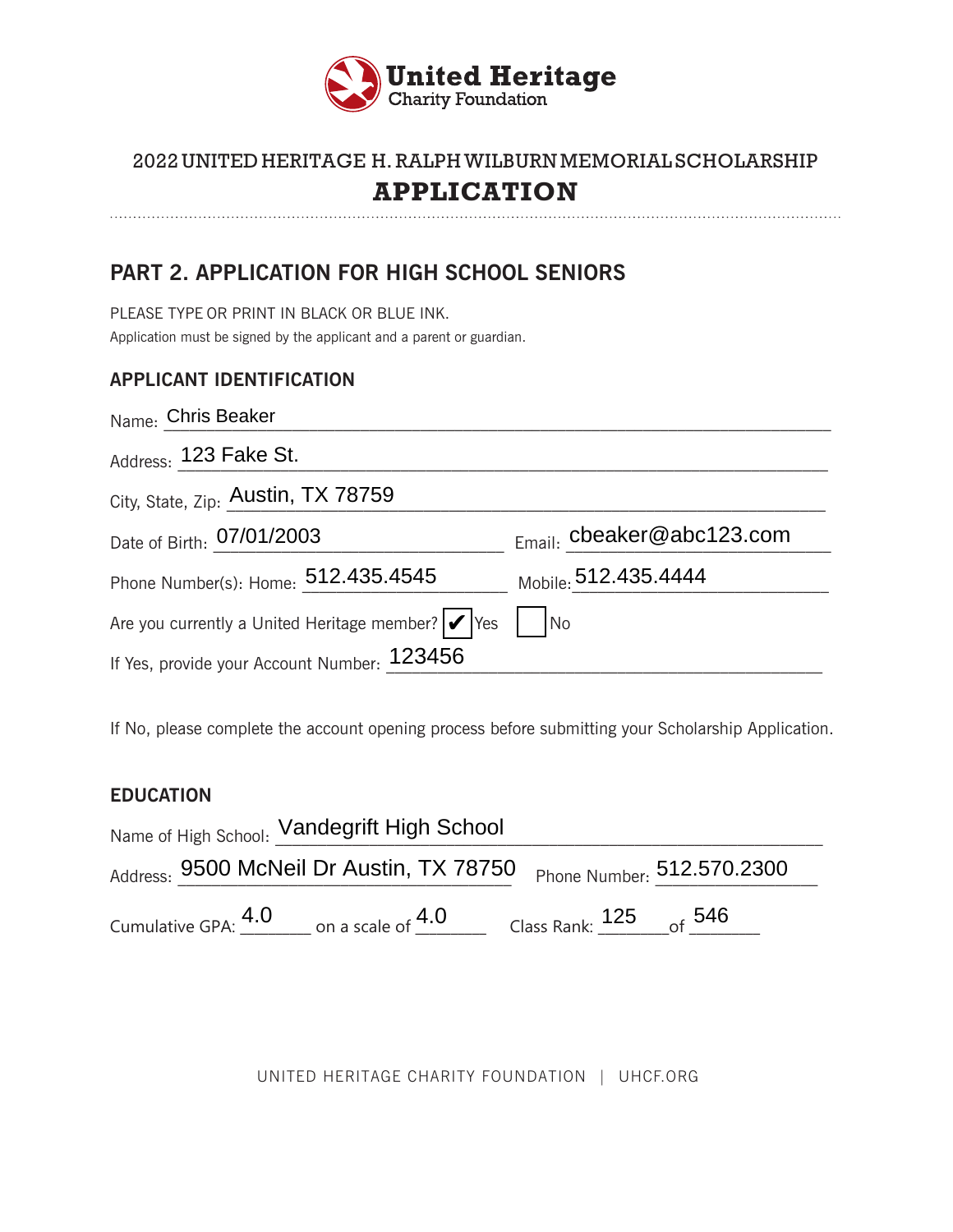

### **PART 2. APPLICATION FOR HIGH SCHOOL SENIORS**

UNIVERSITIES, COLLEGES OR ALTERNATIVE SCHOOLS TO WHICH YOU HAVE APPLIED FOR ADMISSION

| Name of School: University of Texas; Austin, Texas                                    |
|---------------------------------------------------------------------------------------|
| Have you been accepted? $  \mathcal{V}  $ Yes $  \cdot  $<br>$\overline{\mathsf{No}}$ |
| Name of School: Baylor University; Waco, Texas                                        |
| Have you been accepted? $  \mathcal{V}  $ Yes $  \mathcal{V}  $ No                    |
| Name of School: Texas Tech University; Lubbock, Texas                                 |
| Have you been accepted? $  \checkmark  $ Yes    No                                    |
| Name of School:                                                                       |
| Have you been accepted?<br><b>Yes</b><br>l No                                         |
| Name of School:                                                                       |
| Yes<br>Have you been accepted?                                                        |

#### **STATEMENT OF UNDERSTANDING:**

I certify that all information that has been stated and reported in this application is correct to the best of my knowledge at this time. I understand and agree that the selection made by United Heritage Charity Foundation and the Scholarship Committee will be final.

| Signature of Applicant       | Chris Beaker | <sub>Date</sub> 2.01.2021 |
|------------------------------|--------------|---------------------------|
| Signature of Parent/Guardian | Jane Beaker  | <sub>Date</sub> 2.01.2021 |

If applicant is under 18 years of age, a parent or guardian must also sign above.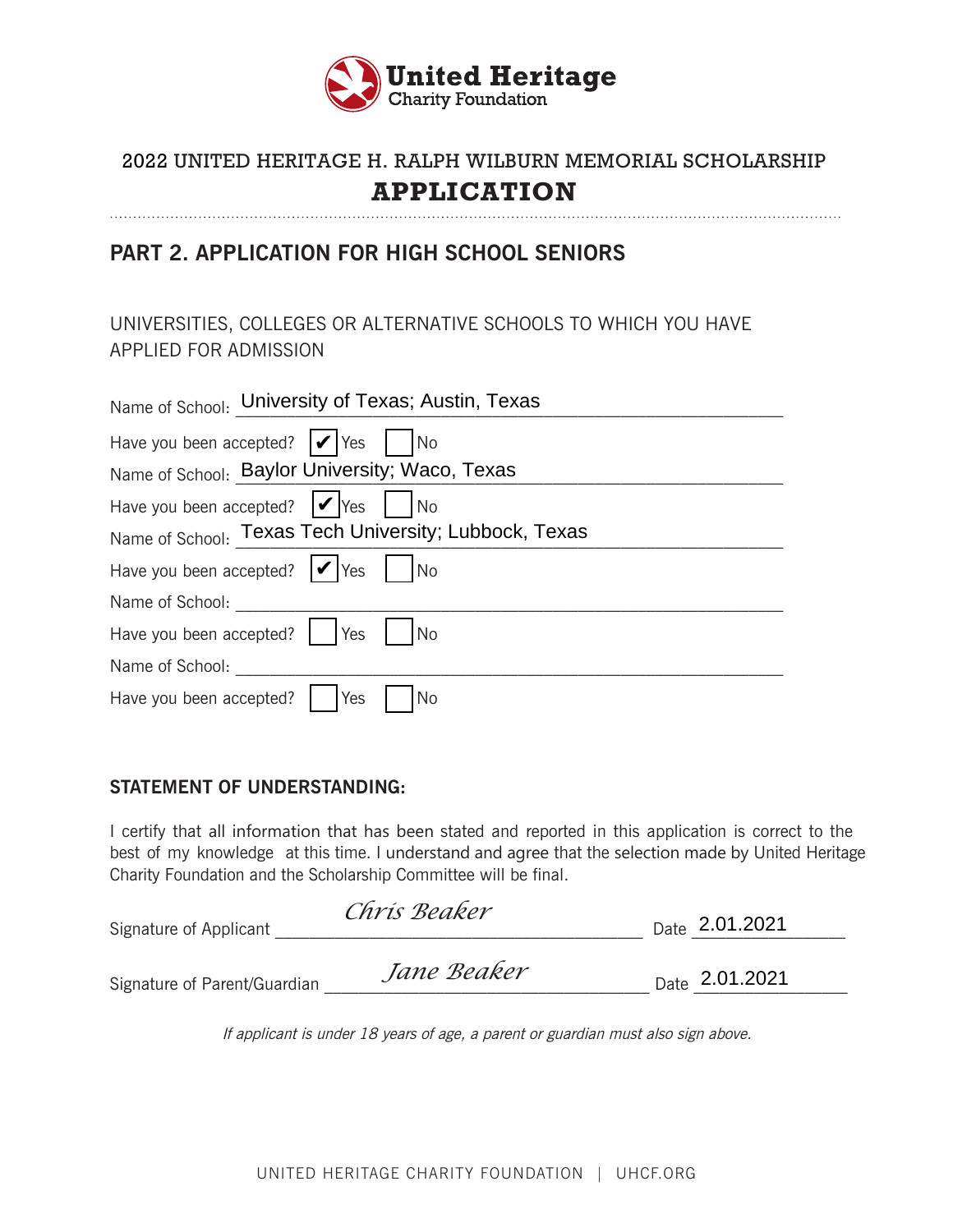

### **PART 3. APPLICATION ADDENDA**

Please reference Sample Application for required format.

**Community Service** List on a separate Excel spreadsheet(s)

All volunteer community service activities you have participated in during the past 4 years (e.g., Red Cross, hospital volunteer, recycling project, food kitchen, etc.). Describe your participation in each activity. Also include the number of hours per month invested in each endeavor, the total hours for each, and a grand total of hours for all community service. A minimum of 200 verifiable community service hours is required. Include any leadership positions held and any special awards received. **Please do not list any paid work.** 

#### **Extracurricular Activities** List on a separate Excel spreadsheet(s)

All extracurricular activities you participated in during the past 4 years (e.g., student government, music/ band, drill team, sports, etc.). Describe your participation in each activity. Also include the number of hours per month invested in each endeavor, the total hours for each, and a grand total of hours for all for all extracurricular activities. Include any leadership positions held and any special awards received. **Please do not list any paid work.** 

#### **Scholastic Achievement** List on a separate Excel spreadsheet(s)

All honors courses, AP courses, college prep courses, etc. Please also send your current transcript.

#### **Letters of Recommendation**

Submit **two** letters of recommendation. Only one may be from a supervisor/teacher with a school affiliation to the applicant. The other must be from a supervisor of community service or church projects on which you have worked.

**Essay Question** Select one of the following essay prompts. Your essay should be limited to a maximum of 500 words. Please type this essay on a separate piece of paper/document.

- 1. **How have you contributed to your community and how has it impacted you personally?**
- 2. **Share a time you failed and what you learned from it.**
- 3. **Share a time you stepped up as a leader.**